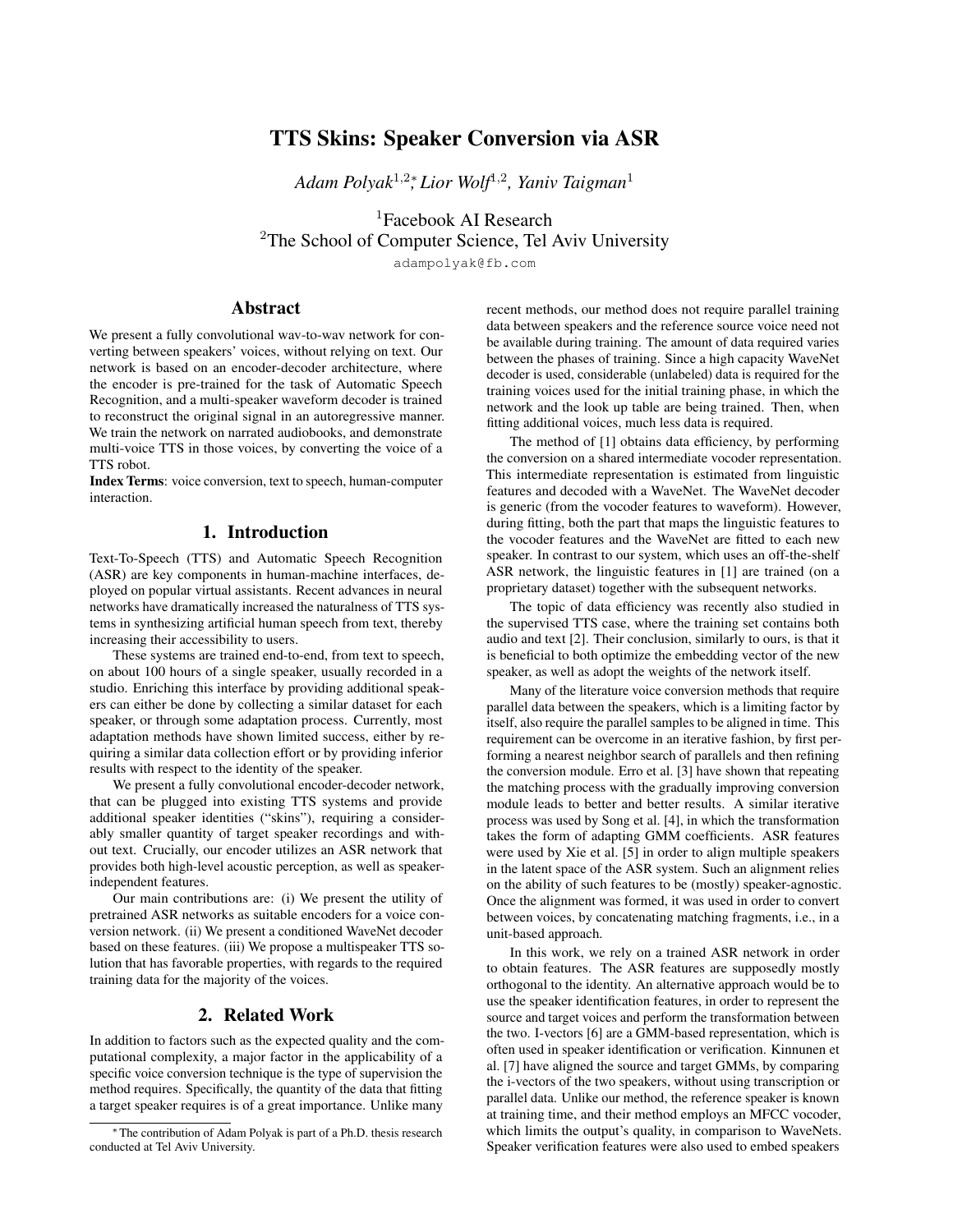by Jia et al. [8]. In this case, the speaker embedding is based on a neural classifier.

While in our method, the encoder is pre-trained for the purpose of ASR, other voice conversion methods employ a neural autoencoder. Specifically, many methods are based on variational auto encoders [9]. Hsu et al. [10], employs, similarly to us, one encoder and a parameterized decoder, where the parameters represent the identity. In a follow-up work [11], a WGAN [12] loss term was added, in order to improve the naturalness of the resulting audio. In these variational autoencoder works, spectral frames are used, while our WaveNet decoder uses the waveform.

A recent line of work [13, 14, 15, 16] employs an ASR encoder to extract Phonetic Posterior Grams (PPGs), to perform voice conversion without parallel data. PPGs is a vector of probabilities for each phonetic class for a specific time-frame [17]. Sun et al. [13] predict STRAIGHT vocoder features from PPG features, assumed to be speaker independent, allowing them to perform many-to-one conversion. Saito et al. [14] present a method based on VAE for non-parallel voice conversion, conditioned on both speaker representations and phonetic content. Zhao et al. [15, 16] used PPG to perform accent conversion first using conventional vocoders following with neural vocoders. Our work differs by (i) using non-interpretable features rather than PPGs, and (ii) predicting wavform directly from those features rather than relying on spectral features (mel-spectrogram or vocoder features). Tian et al. [18] presented a vocoder-free method for speaker conversion. Like us, they do not rely on intermediate spectral representation and directly feed phonetic context represented as PPGs to a WaveNet neural vocoder. Experimentally, we compare two different PPG representations to our method and show that our method leads to more appealing audio samples.

An audio conversion method based on a waveform WaveNet autoencoder was presented in [19]. Trained mostly to convert between musical domains, voice conversion results are also presented. Unlike our method, the encoder is learned and multiple decoders are used, one per speaker. A single decoder that, similarly to ours, is conditioned on the identity of the target speaker was used in [20]. While, we employ a look up table that stores continuous speaker embeddings, their work employs a one-hot encoding. More importantly, the approach for obtaining a speaker-agnostic representation, is different. In [20], the capacity of the latent space was reduced, by employing a discrete representation, while in [19], a domain confusion loss is used. In our work, we employ neither approach, and instead rely on the speaker-agnostic nature of the ASR features.

#### 3. Method

The voice conversion method is based on training an autoencoder architecture, conditioned on an embedding of one of the k speakers. In our method, the encoder is taken to be a subnetwork of a pre-trained ASR network, specifically the public implementation [21] of Wav2Letter [22]. Since an ASR network is used, by design, it is invariant to the speaker [23], and the method does not require any disentanglement terms or other domain (speaker) confusion terms. This greatly adds to the stability of the method. During training, the speaker embeddings are learned and a softmax reconstruction loss is applied to the output of the shared WaveNet decoder.

A diagram of the architecture is shown in Fig. 1. It includes the pre-trained encoder  $E$ , the learned speaker embeddings and a single decoder, which is shared among all speakers, D.

The autoregressive decoder  $D$  receives as input the sequence

that was generated so far and is conditioned on: (i) the latent representation produced by the encoder  $E$ , and (ii) the desired speaker embedding. The first conditioning signal is obtained by upsampling this encoding in the temporal domain to obtain the original audio rate. Upsampling is done by repeating each conditioning frame to match the audio frequency. It is then applied, after the 128-dimensional speaker embedding is concatenated to it, to each of the WaveNet layers.

Training and the Losses Used. Since the encoder is taken off-the-shelf, we only train the decoder D. Let  $D(\cdot, v)$  denote the conditioning of the decoder on a speaker that is embedded in a vector v. During training, we fit the vector  $v_i$  of each speaker  $j$  and store these in a Look Up Table (LUT). The following optimization problem is defined:

$$
\min_{\theta_D, v_1, \dots, v_k} \sum_{j=1}^k \sum_{s^j} \mathcal{L}(D(E(s^j), v_j), s^j), \tag{1}
$$

where  $\theta_D$  are the parameters of the decoder,  $s_j$  are the training samples of speaker j, k is the number of speakers and  $\mathcal{L}(o, y)$  is the cross entropy loss, applied to each element of the output  $o$ and the corresponding element of the target  $y$  separately. Note that the decoder  $D$  is an autoregressive model that is conditioned on the output of  $E$  in the previous frames. During training we use "teacher forcing", the autoregressive model is fed the target output  $s^j$  from the previous time-step, instead of the generated output.

Once the network is trained, we can convert a new voice sample s (of an existing or a new speaker) to an existing speaker  $j$ . This is done by applying the autoencoder pathway of speaker j, in order to obtain a conversion to this voice:  $D(E(s), v<sub>i</sub>)$ .

Following Chen et al. [2], we present a variant of our method, which adds the fundamental frequency values  $F_0$  as additional conditioning to the network.  $F0$  values were extracted at 5 ms steps using WORLD [24] vocoder. In the unvoiced regions, the values were set to a constant value across all speakers. This enables the model to better preserve the prosody of the original voice sample s. Following this variant, the optimization problem is now defined as:

$$
\min_{\theta_D, v_1, \dots, v_k} \sum_{j=1}^k \sum_{s^j} \mathcal{L}(D(E(s^j), v_j, F0(s^j)), s^j), \quad (2)
$$

where  $F0(s^j)$  is the fundamental frequency series extracted from input voice sample  $s$ . Similarly, voice conversion for speaker  $j$ is obtained via  $D(E(s), F0(s), v_j)$ .

Fitting New Speakers. It is desired to be able to add additional voices to the network post training, preferably with little training data and using a shorter training procedure. In order to achieve this, we perform fine-tuning of the pre-trained network, using the samples  $s^{k+1}$  of the new speaker. In such a case, we fit both the embedding  $v_{k+1}$  and fine tune the weights of the decoder D. Furthermore, instead of using randomly initialized embeddings for the new speakers, as was done in [8], the initial embedding of the new speaker  $v_{k+1}^0$  is initialized with the best available embedding out of the training speakers. This is done by finding the speaker embedding which minimizes the loss in Eq. 2 for samples  $s^{k+1}$  of the new speaker:

$$
v_{k+1}^0 = \underset{v_1, \dots, v_k}{\arg \min} \mathcal{L}(D(E(s^{k+1}), v_j, F0(s^{k+1})), s^{k+1}). \tag{3}
$$

After initialization, the loss of Eq. 2 is used to refine the embedding  $v_{k+1}$  and the decoder D, without reintroducing the training samples of the other speakers.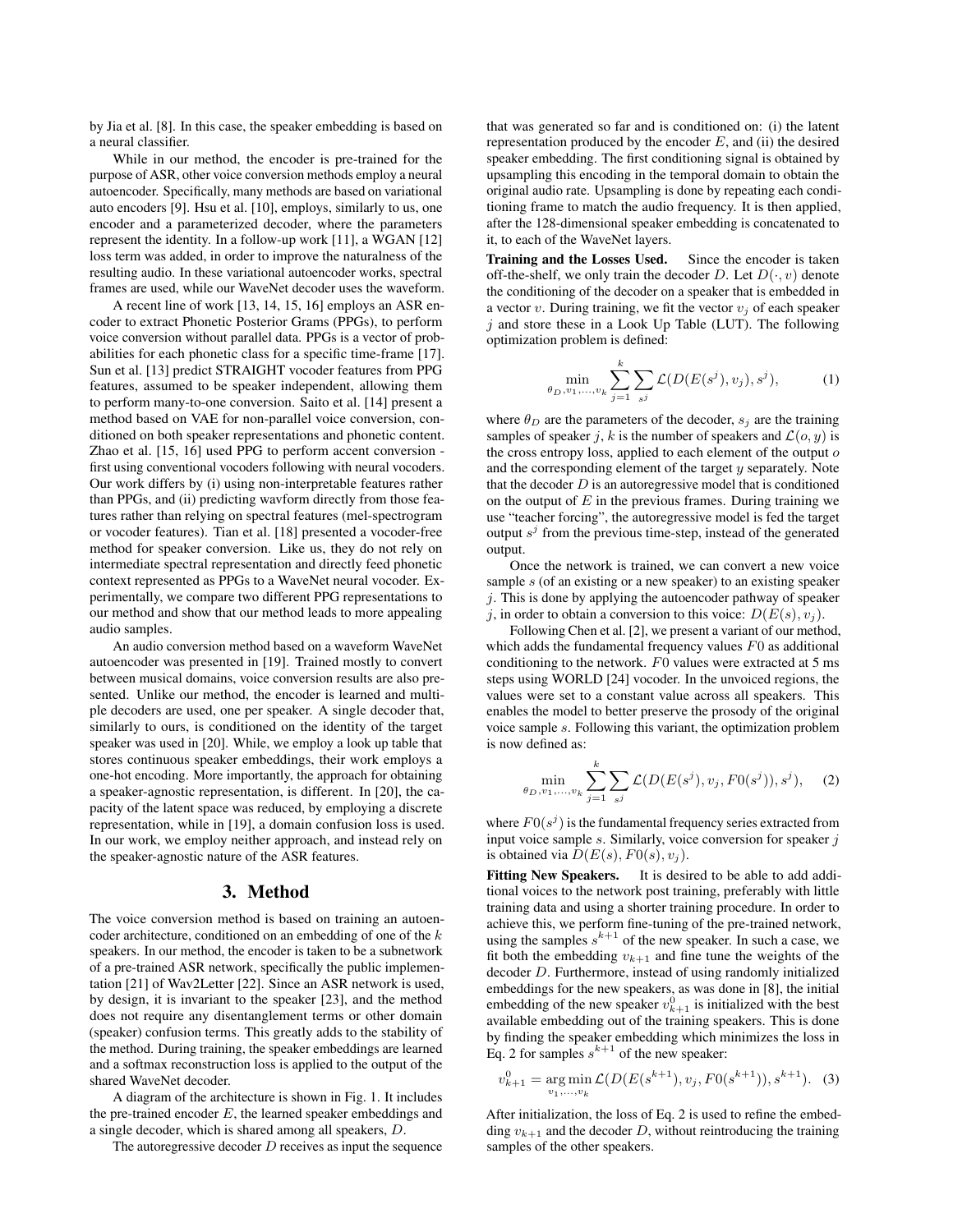

Network Architecture. The encoder  $E$  is a deep time delay neural network (TDNN), comprised of blocks of 1Dconvolutional layers. It operates on log-mel filterbank extracted from a 16 kHz speech signal, using a sliding window of 20 ms with hops of 10 ms. Initially, the mel features sequence is downsampled by  $\times$ 2, using a single strided convolutional layer. The downsampeld input then passes a series of 10 1D-convolutional blocks, each with 5 convolutional layers. The 1D-convolutional layers are composed of a sequence of a convolutional operation, batch normalization, clipped ReLU activation, and dropout. Blocks are composed of a series of the former layer, with a residual connection adding a projection of the block input to the block output. The model was trained on Librispeech [25] together with data augmentation. We use the activations of layer  $\cos 105$  as input to the decoder, resulting a 768-dimensional conditioning signal at 50 Hz.

The WaveNet decoder D has four blocks of ten dilated residual convolution layers [26]. The layers in each block are with exponentially increasing dilation rate. We use 128 residual channels and 128 skip channels across all of the layers and a kernelsize of 2. At the top of the WaveNet, are two fully connected layers and a softmax activation, which provides probabilities for the quantized audio output (256 options) at the next timeframe. The autoregressive decoder generates audio at 24 kHz sampling frequency, resulting receptive field of 125ms (4,093 samples). We use 24 kHz sampling rate as it was shown to achieve higher subjective ratings [27]. In each WaveNet layer, the conditioning signal is passed to through a  $1 \times 1$  convolutional layer, that is unique for each conditioning location.

We have developed efficient CUDA kernels that can decode autoregresively in real time (less than one second processing time for one second of output), thereby enabling efficient conversion. These kernels are loosely based on the nv-wavenet kernels (https://github.com/NVIDIA/nv-WaveNet) provided by NVIDIA, and were optimized to utilize NVIDIA's Volta architecture. Additional modifications are based on the WaveNet variant of [28] : (i) we add terms to ResNet skip connections that are directly computed from the WAV, and (ii) we add conditioning to the last fully connected layer.

Figure 1: *The architecture of our method. The non-causal pre-trained encoder embeds the source audio signal,* s*, to speech features,* E(s)*. Then, the speaker's embedding,*  $v_i$ *, and the fundamental frequency values, F0(s), are concatenated to the speech features. The joint embedding is used to condition the autoregressive decoder,* D*, at multiple layers. During training, the decoder's input is the source audio, instead of the generated one.*

# 4. Experiments

We present a series of experiments evaluating our method on: (i) many-to-many natural speech conversion on two public datasets, LibriTTS [27] and VCTK [30] from speakers seen during training, (ii) many-to-many natural speech conversion on the public datasets from speakers unseen during training, (iii) the customization of an existing off-the-shelf state of the art TTS engine [31] with identities from the public datasets and (iv) learning new identities with limited amount of data (less than five minutes) on the voice conversion challenge 2018 [32]. Our samples can be found at https://tts-skins.github.io, as well as in the supplementary.

LibriTTS is derived from the LibriSpeech corpus [25] by removing noisy recordings, splitting sentences and 24kHz sample rate. We use speakers with at least five minutes of recordings from the 'train-clean-100' partition, as a result 199 speakers remain. In addition, we use the 'test-clean' partition, which includes 39 additional speakers, to evaluate our method on conversion of speakers unseen during training. The VCTK dataset is downsampled to 24kHz and eleven speakers are held-out for unseen speakers evaluation. Both datasets are split to 80% train, 10% validation and the rest is used for testing. On each dataset, we train a single ASR-features-conditioned WaveNet decoder.

Speaker conversion experiments. We use both user-study and automatic based success metrics: (i) Mean Opinion Scores (MOS), on a scale between 1–5, which were computed using the crowdMOS [33] package. (ii) Mel cepstral distortion (MCD) between synthesized utterances and the reference utterances of the same speaker. Dynamic time warping is used to calculate the distortion for unaligned sequences. (iii) Speaker classification is employed to evaluate the capability of the method to synthesize distinguished voices. Similar to [34, 35, 36], automatic speaker identification results are obtained by training a multi-class CNN on the ground-truth training set of multiple speakers, and tested on the generated ones. The network operates on the WORLD vocoder features [24] extracted from the input and employs five batched-normalized convolutional layers of  $3 \times 3$  filters with 128 ReLU activated channels. This is followed by max-pooling, average pooling over time, two fully-connected layers, and ending with a softmax corresponding to the number of speakers in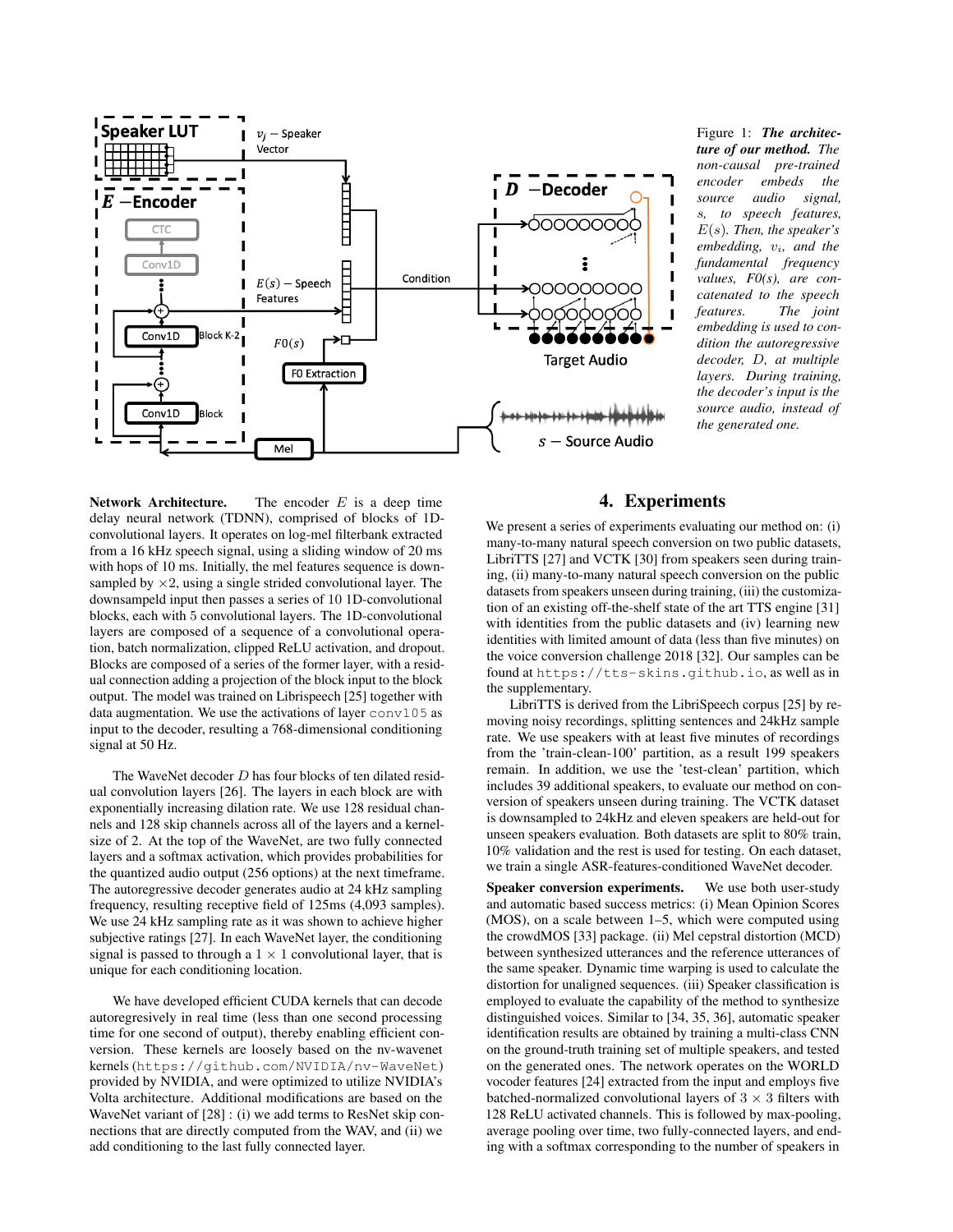| Data                   | Method                       | LibriTTS                        |            |                | <b>VCTK</b>     |                                  |                |
|------------------------|------------------------------|---------------------------------|------------|----------------|-----------------|----------------------------------|----------------|
|                        |                              | <b>MOS</b>                      | <b>MCD</b> | Identification | <b>MOS</b>      | <b>MCD</b>                       | Identification |
| Source voice           | Ground truth                 | $4.45 \pm 0.68$                 |            | 98.42          | $4.39 \pm 0.78$ |                                  | 99.5           |
| Seen during training   | Full method                  | $3.78 \pm 0.83$                 |            | 96.12          |                 | $4.08 + 0.75$ 8.76 + 1.72        | 98.97          |
|                        | $w$ / $\circ$ F <sub>0</sub> | $3.61 \pm 0.83$                 |            | 96.96          |                 | $3.59 \pm 0.96$ $8.99 \pm 1.58$  | 96.89          |
|                        | Autoencoder baseline         | $2.89 \pm 0.88$                 |            | 29.19          |                 | $3.46 + 1.07$ 9.45 + 1.63        | 69.26          |
|                        | <b>PPG</b>                   | $2.82 \pm 0.91$                 |            | 94.01          |                 | $2.67 \pm 0.93$ 9.19 $\pm$ 1.50  | 98.77          |
|                        | PPG <sub>2</sub>             | $2.87 \pm 1.00$                 |            | 95.77          |                 | $3.03 \pm 1.06$ 9.18 $\pm 1.52$  | 96.24          |
| Unseen during training | Full method                  | $3.70 \pm 0.80$                 |            | 97.10          |                 | $4.05 \pm 0.74$ 8.94 $\pm$ 1.53  | 98.33          |
|                        | $w$ / $\circ$ F <sub>0</sub> | $3.67 \pm 0.82$                 |            | 97.15          |                 | $3.62 + 0.99$ 9.25 + 1.62        | 95.69          |
|                        | Autoencoder baseline         | $3.02 \pm 0.89$                 |            | 32.55          |                 | $3.83 + 0.91$ 9.65 + 1.51        | 66.20          |
|                        | <b>PPG</b>                   | $2.79 \pm 0.93$                 |            | 94.05          |                 | $2.89 \pm 0.93$ $9.45 \pm 1.45$  | 97.45          |
|                        | PPG <sub>2</sub>             | $2.71 \pm 0.93$                 |            | 95.43          |                 | $3.19 \pm 1.04$ 9.79 $\pm 1.86$  | 97.25          |
| TTS robot              | Unconverted                  | $4.25 + 0.77$ 10.12 + 1.27      |            |                |                 | $4.37\pm0.80$ 14.52 $\pm2.40$    |                |
|                        | Full method                  | $3.67 \pm 0.81$ $8.13 \pm 0.95$ |            | 96.06          |                 | $4.17 \pm 0.88$ 12.68 $\pm 2.17$ | 99.25          |
|                        | $w$ / $\circ$ F <sub>0</sub> | $3.47\pm0.76$ $8.43\pm0.97$     |            | 96.66          |                 | $3.75 \pm 1.07$ 13.06 $\pm$ 2.26 | 96.36          |
|                        | Autoencoder baseline         | $3.02 + 0.84$ 9.38 + 1.09       |            | 60.26          |                 | $3.85 \pm 1.05$ 13.81 $\pm$ 2.29 | 75.56          |
|                        | <b>PPG</b>                   | $2.91 \pm 0.94$ 8.52 $\pm$ 0.93 |            | 96.63          |                 | $3.50\pm0.83$ 12.45 $\pm1.92$    | 98.36          |
|                        | PPG <sub>2</sub>             | $2.85 \pm 0.87$ 8.76 $\pm 1.06$ |            | 95.08          |                 | $3.66 \pm 1.03$ 12.57 $\pm$ 2.10 | 97.62          |

Table 1: *Test scores (Mean* ± *SD) for LibriTTS and VCTK. For MOS and identification, higher is better. For MCD – lower.*

Table 2: *MOS and similarity scores for the 2018 Voice Conversion Challenge (Mean* ± *SD; higher is better)*

|                                                           |                                                                        | Hub                                                                | Spoke                                                                  |                                                                          |  |  |
|-----------------------------------------------------------|------------------------------------------------------------------------|--------------------------------------------------------------------|------------------------------------------------------------------------|--------------------------------------------------------------------------|--|--|
| Method                                                    | <b>MOS</b>                                                             | Similarity                                                         | <b>MOS</b>                                                             | Similarity                                                               |  |  |
| GT source<br>GT target<br>N <sub>10</sub> [1]<br>N17 [29] | $4.36 + 0.64$<br>$4.36 \pm 0.66$<br>$3.92 \pm 0.75$<br>$3.27 \pm 0.95$ | $1.72 + 1.04$<br>$3.69 \pm 0.63$<br>$2.83 + 1.20$<br>$2.77 + 1.17$ | $4.35 + 0.56$<br>$4.42 \pm 0.56$<br>$3.98 \pm 0.52$<br>$3.40 \pm 0.88$ | $1.68 \pm 1.09$<br>$3.72 \pm 0.59$<br>$3.13 \pm 0.97$<br>$3.05 \pm 0.96$ |  |  |
| Ours                                                      | $3.84 \pm 0.85$                                                        | $2.87 + 1.14$                                                      | $4.00 \pm 0.55$                                                        | $3.14 \pm 0.97$                                                          |  |  |

the dataset. Tab. 1 depicts the results of our method.

In experiments (i-iii), we compare with three baselines. The first is the WaveNet autoencoder voice conversion system of [19]. The second is a speaker conversion via PPG features marked as 'PPG'. PPG features were extracted using a p-norm DNN [37], as done by [16]. Finally, an additional PPG based speaker conversion system is trained by using a different set of PPG features, extracted by using pytorch-kaldi [38] framework. The underlying ASR model achieves an accuracy of PER=14.9% on the TIMIT dataset [39]. It is marked as 'PPG2'.

As can be seen, our full method improves the metrics over the baselines in all three settings. Furthermore, adding  $F0$  improves the quality of our method output. Additionally, on the VCTK dataset, it also improves the identifiability of the generated samples. Finally, the quality of samples generated from voices seen in the training set is preferred over samples generated by converting samples from unseen speakers.

The voice conversion challenge 2018. VCC2018 evaluated 23 voice conversion systems on two tasks. First, the Hub task, in which participants were asked to convert between speakers with parallel training corpora. Second, the Spoke task, for which participants were given training data for source and target speakers that contained different sets of utterances. Each task included four source speakers and four target speakers. Source speakers of the Hub task were all different from the source speakers in the

Spoke task. Both tasks shared the same group of target speakers. The training data for each speaker (either source or target) is composed of 81 samples of recorded speech, the total amount of time varies between 4-5 minutes.

In each task, participants are required to transform 35 utterances from each source speaker to each target speaker. As a result, each task requires the generation of  $4 \times 4 \times 35 = 560$ samples. Samples are evaluated subjectively for their quality and similarity to a reference samples recorded by the target speakers. In our experiments, we used MOS for both quality and similarity evaluation. Quality of generated samples was rated on a scale of 1–5. Similarity was rated on a scale of 1–4, representing a binary similarity value (similar or not) and two values for certainty (sure/unsure) which included the amount of confidence. Following the challenge, the organizers published the submitted samples making it a suitable test bed for evaluating our method's ability to adapt to new speakers based on a limited amount of data, as described above in Sec. 3.

Tab. 2 shows ours results versus the best performing method of the VCC 2018, which is known as N10 [1]. In addition, we included the results of N17 [29], which matched the similarity scores of N10 on the Hub task. As can be seen, our system performs directly on par with the best performing system of the VCC 2018.

### 5. Discussion

This work enables customization of text-to-speech engines to an unlimited number of speakers. We show that combining a neural encoder obtained from an automatic speech recognition network with a neural audio decoder, achieves promising results. The alternative methods struggle to disentangle the speaker identity at the encoder level, while an ASR based encoder is trained to be speaker-agnostic.

In addition to enabling multiple voice persona, the new technology can be readily used to create voice effects, e.g., convert ones voice to a whimsical voice. Being able to generate a large variety of voices is also beneficial to the study of identifying manipulated audio.